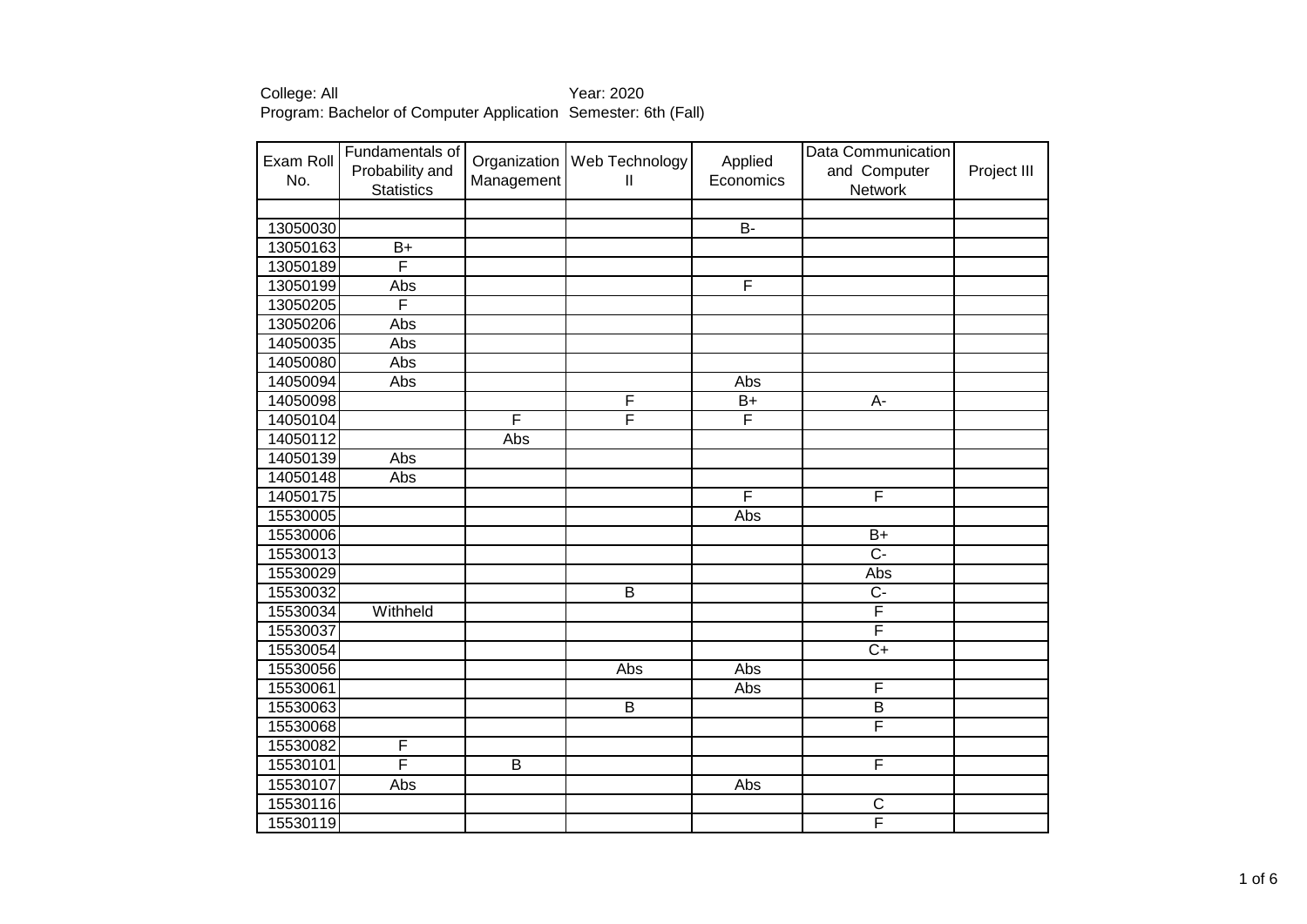| Exam Roll<br>No. | Fundamentals of<br>Probability and<br><b>Statistics</b> | Organization<br>Management | Web Technology<br>Ш   | Applied<br>Economics    | Data Communication<br>and Computer<br>Network | Project III    |
|------------------|---------------------------------------------------------|----------------------------|-----------------------|-------------------------|-----------------------------------------------|----------------|
|                  |                                                         |                            |                       |                         |                                               |                |
| 15530120         |                                                         | $\overline{C+}$            |                       |                         |                                               |                |
| 15530136         | Abs                                                     |                            |                       |                         |                                               |                |
| 15530167         | F                                                       |                            |                       |                         | $\overline{B}$                                |                |
| 15530169         | $\overline{\text{c}}$                                   |                            |                       | F                       |                                               |                |
| 15530190         |                                                         |                            |                       |                         |                                               | A              |
| 15530192         |                                                         |                            |                       |                         |                                               | A              |
| 15530193         |                                                         |                            |                       | F                       |                                               | A              |
| 15530198         |                                                         | $\overline{\text{c}}$      |                       |                         |                                               | $\overline{A}$ |
| 16530003         |                                                         |                            |                       |                         | F                                             |                |
| 16530004         |                                                         |                            | $\overline{\text{c}}$ | Abs                     | F                                             |                |
| 16530009         |                                                         |                            |                       |                         | F                                             |                |
| 16530010         |                                                         |                            |                       | F                       | F                                             |                |
| 16530011         |                                                         |                            |                       |                         | F                                             |                |
| 16530018         |                                                         |                            |                       |                         | F                                             |                |
| 16530021         | Abs                                                     |                            |                       |                         |                                               |                |
| 16530022         |                                                         |                            |                       |                         | F                                             |                |
| 16530028         | F                                                       |                            |                       |                         | $\overline{\mathsf{C}}$                       |                |
| 16530031         |                                                         |                            |                       | $\overline{\mathsf{F}}$ | F                                             |                |
| 16530032         |                                                         | Abs                        |                       |                         |                                               |                |
| 16530042         |                                                         |                            |                       | $\overline{\mathsf{F}}$ | Abs                                           |                |
| 16530052         | F                                                       |                            |                       |                         |                                               |                |
| 16530058         |                                                         |                            |                       | $\overline{\mathsf{F}}$ | $\overline{\mathsf{F}}$                       |                |
| 16530059         |                                                         |                            |                       | F                       | Abs                                           |                |
| 16530068         | $\overline{\text{c}}$                                   |                            |                       |                         |                                               |                |
| 16530070         | $\overline{\mathsf{F}}$                                 |                            |                       |                         |                                               |                |
| 16530071         | Abs                                                     |                            |                       |                         | F                                             |                |
| 16530079         | F                                                       |                            | F                     | $\overline{\mathsf{F}}$ | F                                             |                |
| 16530082         |                                                         |                            |                       | Abs                     |                                               |                |
| 16530085         | F                                                       | $\overline{B}$             |                       | $\overline{\mathsf{F}}$ |                                               |                |
| 16530092         |                                                         | Abs                        |                       |                         |                                               |                |
| 16530102         |                                                         |                            |                       |                         | $\overline{\mathsf{F}}$                       |                |
| 16530105         | F                                                       |                            |                       |                         |                                               |                |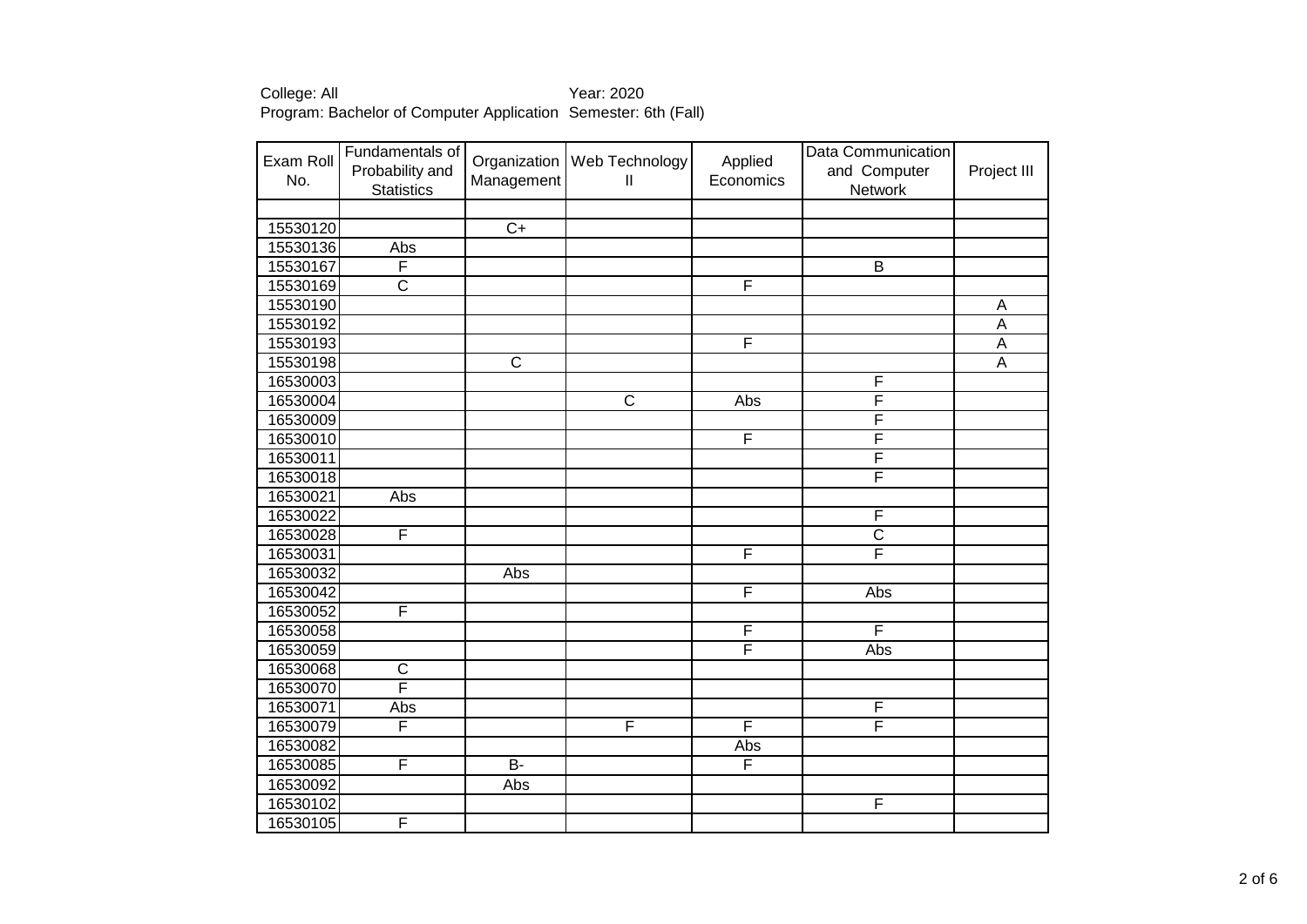| Exam Roll<br>No. | Fundamentals of<br>Probability and<br><b>Statistics</b> | Management     | Organization   Web Technology<br>$\mathsf{II}$ | Applied<br>Economics  | Data Communication<br>and Computer<br>Network | Project III |
|------------------|---------------------------------------------------------|----------------|------------------------------------------------|-----------------------|-----------------------------------------------|-------------|
| 16530106         | $\overline{B}$                                          |                |                                                |                       |                                               |             |
| 16530120         |                                                         |                |                                                |                       | $\overline{\mathsf{F}}$                       |             |
| 16530135         | F                                                       |                |                                                | $\overline{A}$        |                                               |             |
| 16530159         |                                                         |                |                                                |                       | $\overline{C+}$                               |             |
| 16530161         |                                                         | F              |                                                | F                     |                                               |             |
| 16530164         | F                                                       |                |                                                |                       |                                               |             |
| 16530174         | F                                                       |                |                                                | F                     |                                               |             |
| 16530176         | $\overline{B+}$                                         |                |                                                |                       |                                               |             |
| 16530179         |                                                         |                |                                                | Abs                   | Abs                                           |             |
| 16530184         | $\overline{B}$                                          |                |                                                |                       |                                               |             |
| 16530185         | $\overline{\mathsf{B}}$                                 |                |                                                |                       |                                               |             |
| 16530186         | F                                                       |                |                                                |                       |                                               |             |
| 16530193         | $\overline{\mathsf{B}}$                                 |                |                                                |                       |                                               |             |
| 16530194         |                                                         |                |                                                |                       | <b>Abs</b>                                    |             |
| 16530205         | Abs                                                     |                |                                                | F                     | F                                             |             |
| 16530207         |                                                         |                |                                                | $\overline{\text{c}}$ |                                               |             |
| 16530209         | F                                                       |                |                                                |                       |                                               |             |
| 16530212         |                                                         |                |                                                | $\overline{F}$        | $\overline{B}$                                |             |
| 17530001         |                                                         |                | F                                              |                       | Abs                                           |             |
| 17530002         |                                                         |                | Abs                                            |                       | F                                             |             |
| 17530003         |                                                         |                |                                                |                       | Abs                                           |             |
| 17530005         |                                                         |                | Abs                                            |                       |                                               |             |
| 17530006         |                                                         |                | Abs                                            |                       |                                               |             |
| 17530007         | F                                                       | $\overline{B}$ |                                                |                       | $\overline{F}$                                |             |
| 17530010         |                                                         | Abs            | $\overline{D+}$                                | Abs                   | $\overline{\mathsf{F}}$                       |             |
| 17530011         |                                                         |                |                                                |                       | $\overline{B}$                                |             |
| 17530012         |                                                         |                |                                                |                       | F                                             |             |
| 17530016         |                                                         |                | Abs                                            |                       | Abs                                           |             |
| 17530017         |                                                         |                |                                                | Abs                   |                                               |             |
| 17530018         |                                                         |                | Abs                                            |                       | $\overline{F}$<br>F                           |             |
| 17530019         |                                                         |                |                                                |                       |                                               |             |
| 17530020         |                                                         |                | $\overline{B}$                                 |                       |                                               |             |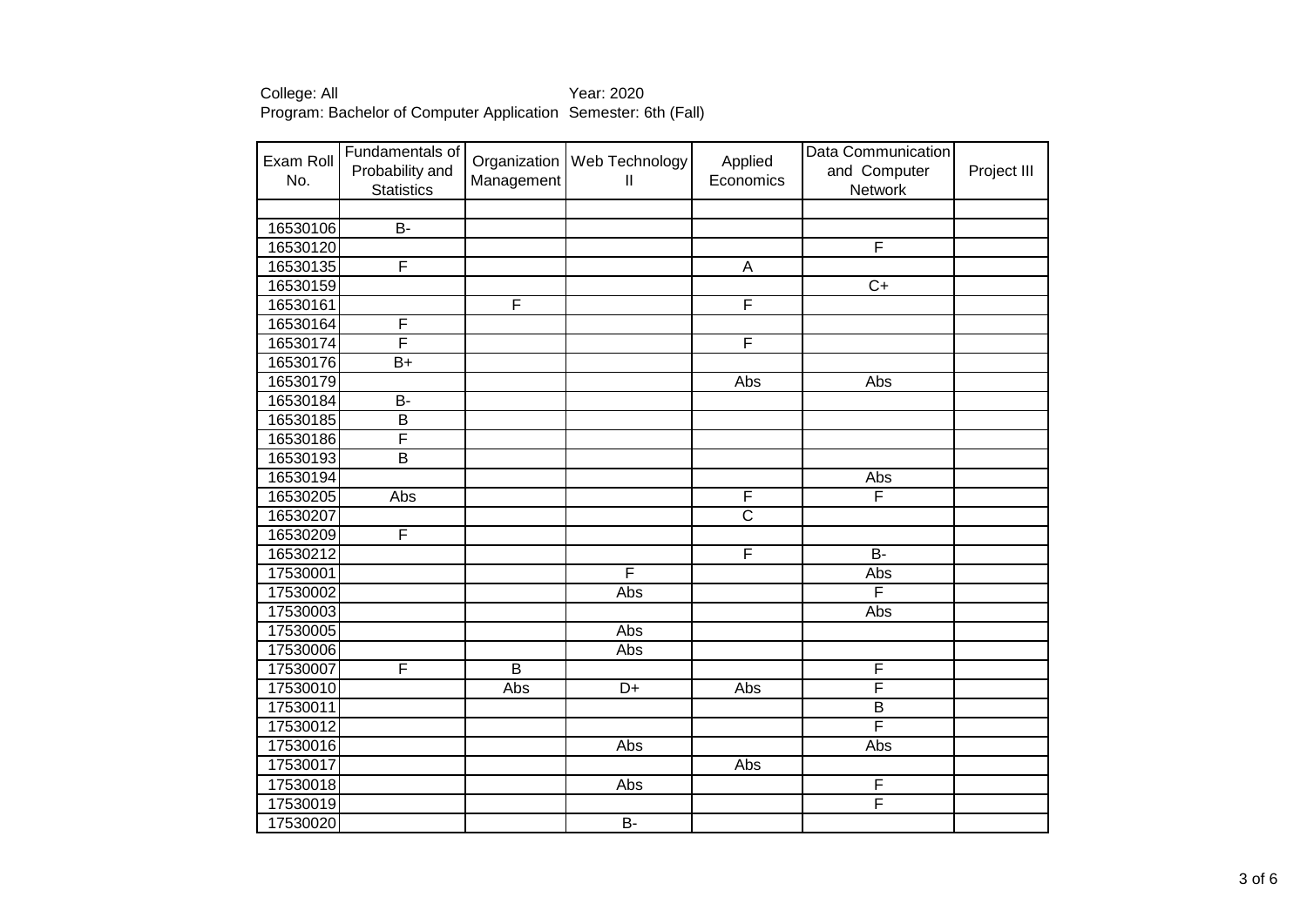| Exam Roll<br>No. | Fundamentals of<br>Probability and<br><b>Statistics</b> | Organization<br>Management | Web Technology<br>$\mathbf{I}$ | Applied<br>Economics  | Data Communication<br>and Computer<br>Network | Project III |
|------------------|---------------------------------------------------------|----------------------------|--------------------------------|-----------------------|-----------------------------------------------|-------------|
|                  |                                                         |                            |                                |                       |                                               |             |
| 17530029         | $\overline{\mathsf{F}}$                                 |                            |                                |                       |                                               |             |
| 17530032         |                                                         |                            |                                |                       | $\mathsf A$                                   |             |
| 17530035         | Ċ-                                                      |                            | A                              |                       |                                               |             |
| 17530039         |                                                         |                            | $\overline{\text{c}}$          |                       |                                               |             |
| 17530040         |                                                         | $\overline{A}$             |                                |                       |                                               |             |
| 17530044         |                                                         |                            | F                              |                       | F                                             |             |
| 17530045         | $\overline{C+}$                                         |                            |                                |                       |                                               |             |
| 17530047         | $\overline{\text{c}}$                                   |                            | $C+$                           |                       |                                               |             |
| 17530053         |                                                         |                            |                                | F                     |                                               |             |
| 17530060         |                                                         |                            | A-                             | <b>B-</b>             |                                               |             |
| 17530063         |                                                         |                            | $A -$                          | $\overline{A}$        | $\overline{B}$                                |             |
| 17530066         | F                                                       |                            | $\overline{C}$                 | $\overline{\text{c}}$ | $\overline{C}$                                |             |
| 17530071         | F                                                       |                            |                                |                       |                                               |             |
| 17530073         |                                                         | $\overline{B}$             |                                |                       |                                               |             |
| 17530078         | A                                                       |                            |                                |                       |                                               |             |
| 17530081         |                                                         | $\overline{B}$             | A                              |                       |                                               |             |
| 17530082         |                                                         |                            | $\overline{B}$ -               |                       |                                               |             |
| 17530083         | $B+$                                                    |                            |                                |                       |                                               |             |
| 17530086         | B-                                                      |                            | $\overline{B}$                 |                       |                                               |             |
| 17530092         |                                                         | $\overline{B}$             |                                |                       |                                               |             |
| 17530096         | $\overline{C}$                                          |                            | $\overline{C+}$                | $\overline{C}$        | $\overline{B}$                                |             |
| 17530097         | Abs                                                     |                            | Abs                            | Abs                   | Abs                                           |             |
| 17530100         |                                                         |                            | B                              |                       | F                                             |             |
| 17530103         | A-                                                      |                            |                                |                       |                                               |             |
| 17530104         | $\overline{C+}$                                         |                            |                                |                       |                                               |             |
| 17530105         | <b>B-</b>                                               |                            | А-                             |                       | $B+$                                          |             |
| 17530107         | $\overline{C+}$                                         |                            |                                |                       | A                                             |             |
| 17530111         |                                                         |                            | $\overline{C+}$                |                       | $C+$                                          |             |
| 17530121         |                                                         |                            |                                |                       | $B+$                                          |             |
| 17530123         | $\overline{A}$                                          |                            |                                | $\overline{C+}$       |                                               |             |
| 17530126         |                                                         | $\overline{B+}$            | A-                             |                       | A-                                            |             |
| 17530142         | $\overline{C+}$                                         |                            |                                |                       |                                               |             |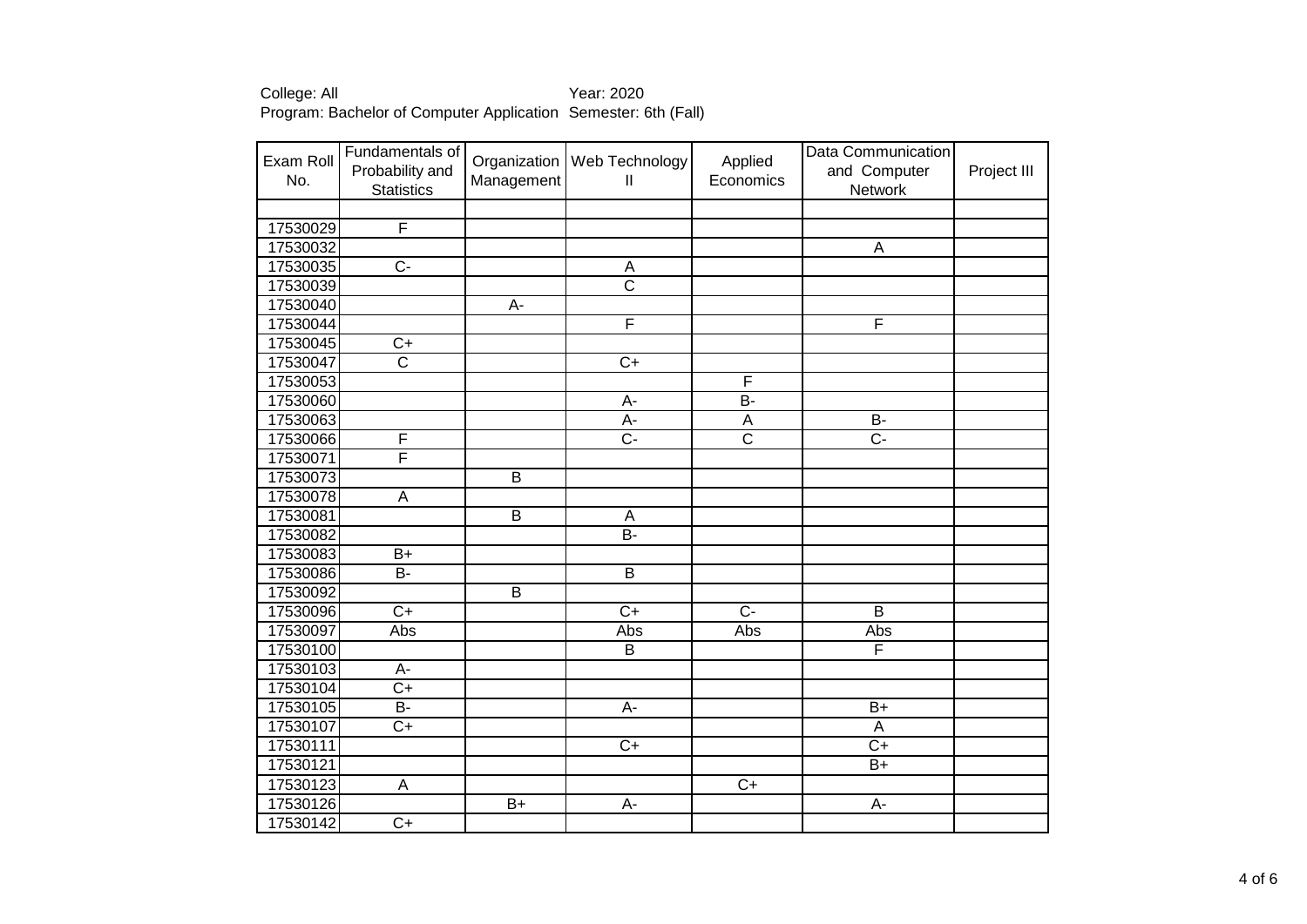| Exam Roll<br>No. | Fundamentals of<br>Probability and<br><b>Statistics</b> | Management                | Organization   Web Technology<br>$\mathsf{II}$ | Applied<br>Economics  | Data Communication<br>and Computer<br>Network | Project III |
|------------------|---------------------------------------------------------|---------------------------|------------------------------------------------|-----------------------|-----------------------------------------------|-------------|
|                  |                                                         |                           |                                                |                       |                                               |             |
| 17530143         |                                                         | $B -$                     | $C+$                                           | <b>B-</b>             |                                               |             |
| 17530149         | F                                                       | A-                        | $\overline{B}$                                 |                       |                                               |             |
| 17530150         |                                                         |                           | $\overline{\text{c}}$                          |                       |                                               |             |
| 17530151         | $\overline{C}$                                          |                           |                                                |                       |                                               |             |
| 17530152         | $\overline{\text{c}}$                                   |                           |                                                |                       | $\overline{C}$                                |             |
| 17530161         | $B -$                                                   |                           |                                                | $\overline{B}$        |                                               |             |
| 17530162         |                                                         | F                         | $\overline{C+}$                                |                       |                                               |             |
| 17530166         |                                                         | $\overline{C}$            |                                                | $\overline{\text{c}}$ |                                               |             |
| 17530168         |                                                         | $\overline{C}$            |                                                |                       |                                               |             |
| 17530170         |                                                         |                           |                                                |                       | F                                             |             |
| 17530173         |                                                         | $\overline{\mathsf{C}}$   |                                                |                       |                                               |             |
| 17530176         |                                                         | $\overline{C}$ -          |                                                |                       |                                               |             |
| 17530177         |                                                         |                           | А-                                             |                       | F                                             |             |
| 17530178         |                                                         | Abs                       |                                                |                       |                                               |             |
| 17530179         |                                                         | $\overline{C}$ -          |                                                |                       |                                               |             |
| 17530180         |                                                         |                           |                                                |                       | F                                             |             |
| 17530181         |                                                         | Abs                       |                                                |                       |                                               |             |
| 17530182         |                                                         |                           | $\overline{B}$                                 |                       | F                                             |             |
| 17530183         |                                                         |                           |                                                | Withheld              | Withheld                                      |             |
| 17530185         |                                                         | F                         |                                                | F                     |                                               |             |
| 17530187         |                                                         | F                         |                                                |                       |                                               |             |
| 17530192         |                                                         | F                         |                                                |                       |                                               |             |
| 17530193         |                                                         | $\overline{C+}$           |                                                |                       |                                               |             |
| 17530194         | F                                                       | Abs                       |                                                | Abs                   |                                               |             |
| 17530197         |                                                         | $B+$                      |                                                |                       |                                               |             |
| 17530198         |                                                         | Abs                       |                                                |                       |                                               |             |
| 17530199         |                                                         | A-                        |                                                |                       |                                               |             |
| 17530201         |                                                         | $A -$                     |                                                |                       |                                               |             |
| 17530208         |                                                         | $\boldsymbol{\mathsf{A}}$ |                                                |                       |                                               |             |
| 17530210         |                                                         | F                         |                                                |                       |                                               |             |
| 17530211         |                                                         |                           |                                                |                       | Abs                                           |             |
| 17530212         |                                                         | F                         |                                                |                       |                                               |             |